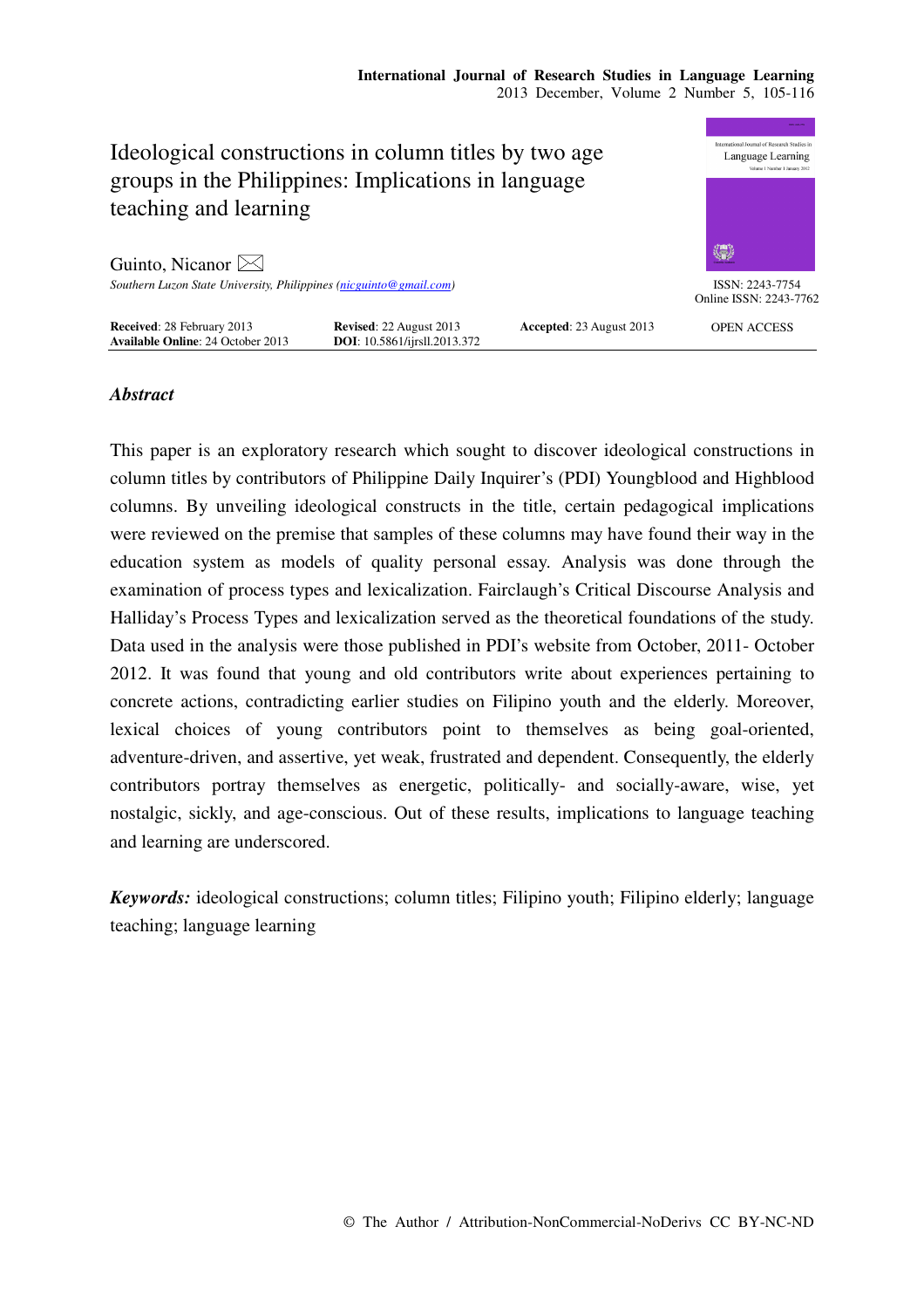# **Ideological constructions in column titles by two age groups in the Philippines: Implications in language teaching and learning**

## **1. Introduction**

The mass media are one of the important legitimizing institutions of certain beliefs that society holds. As such, the sphere of influence of media far reaches other social institutions specifically and perhaps more importantly, that of the academe (Hobbs, n.d.). In the Philippines, educational institutions have adopted the precepts of Communicative Language Teaching (CLT) approach in the teaching of English and local vernaculars. CLT promotes the utilization of "authentic" classroom materials in the attempt to "contextualize" language learning (Savignon, 2006; Kramsch, 2008). Since authentic language learning materials are oftentimes derived from mass media (Brinton, 2006), there is no wonder that the ideological constructs that media institutions consistently create through their releases greatly influence the perceptions, identity construction, and expectations of the citizenry. Hence, a critical analysis of ideological construction of media institutions could, in one way or another, offer an idea of the kind of image that the academe may have unconsciously legitimized through the aid of authentic classroom materials derived from mass media.

Two of the many media content that gained prestige in the country over time, the *Youngblood* columns and *Highblood* columns, have been identified with a distinct mark of excellence when it comes to quality personal essays. As such, educational institutions have adopted samples of the column to serve as models in teaching personal essays (e.g.- Guinto & Villaverde, 2012), among others.

*Youngblood* and *Highblood* are brainchild of the Philippine Daily Inquirer (PDI), the nation's leading broadsheet in terms of readership (4A's Media Factbook, 2004 cited by Dayag, 2009). *Youngblood* is a column published three times a week in the opinion page and in the website of PDI. The column invites "twenty-something and below" to write about what they are thinking of as well as what their thoughts are on current issues. Meanwhile, *Highblood* seeks for the same, but this time, from the "sixty-something". The said column, however, is not published as regular as its counterpart.

The age groups have been perceived to have an inferior position in society when it comes to societal affairs (United Nations, 2000; Hamilton, 2001). PDI offered such column spaces to the two opposite age groups in 1994, apparently to contradict stereotypical beliefs with the two age groups, such as oblivion to societal issues, and their incapacity to act, reflect, or comment on such issues due mainly to their age. Through the years, there is no doubt that contributors of the columns have constructed, if not continuously constructing, an ideological image of the two polar age brackets through the *Youngblood* and *Highblood* columns. The ideological image may have unconsciously been integrated in the teaching and learning process in the Philippines, further legitimizing an identity of their group in the process.

Kuhi, Tofigh, and Babaie (2013) claimed that writers project a personal identity in their writing. They continued that "writers cannot avoid projecting an impression of themselves and how they stand in relation to their arguments, their community and their readers" (p. 36). By examining language use, Jou (2013) said that particular identities of the discourse community in question can be explored and uncovered. Hence, this paper aims to discover the ideological image(s) generally constructed in the titles of PDI's *Youngblood* and *Highblood* columns in order to reflect its implications in the country's language education system. It specifically sought to answer the following questions:

- 1) What process type is dominant in the column titles?
- 2) What ideological concepts are established by lexical choices in the titles in each of the column?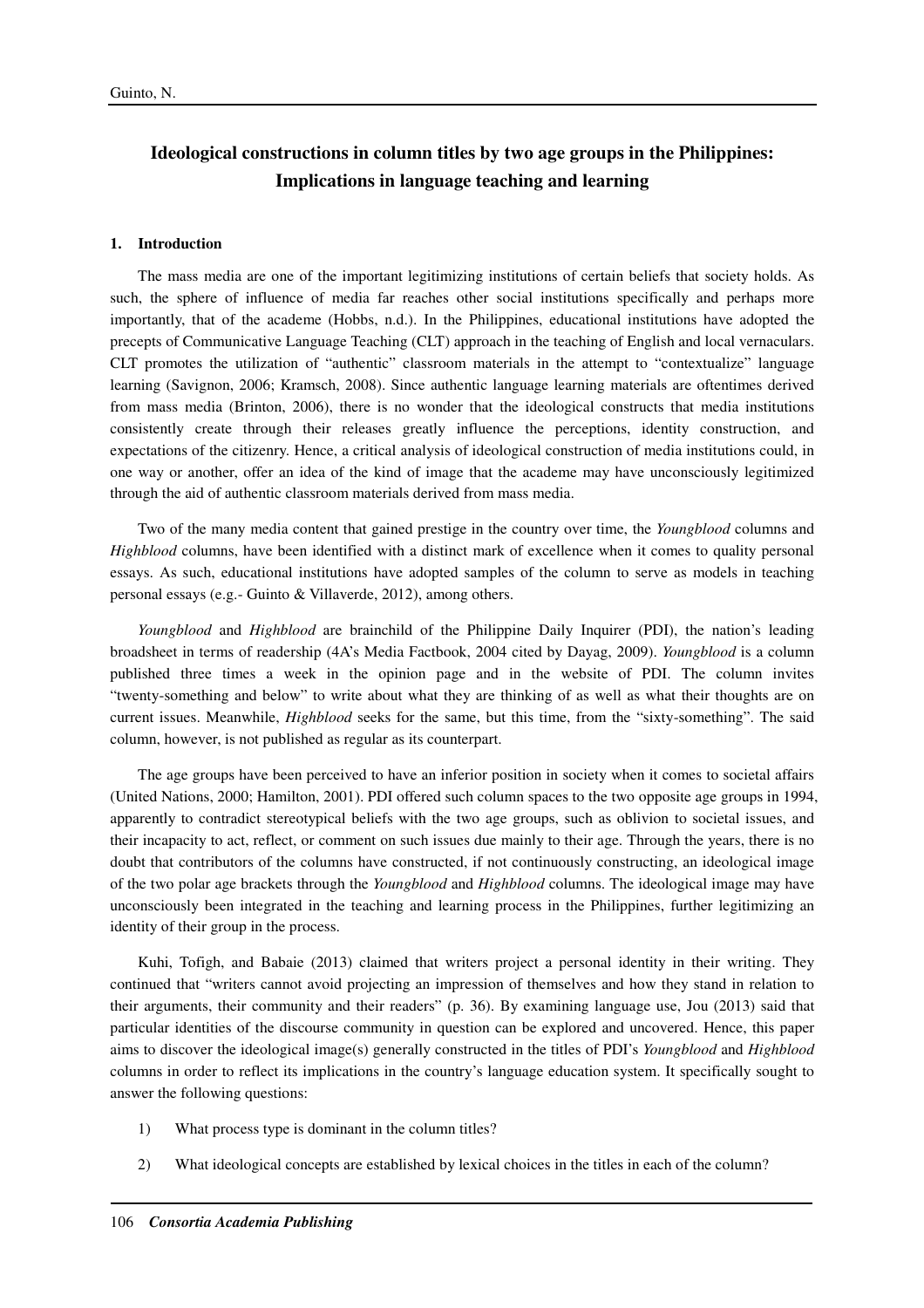3) What ideologies about being "old" and being "young" in the Philippines seem to underlie in the process types and lexical choices?

## **2. Related Literature and Framework**

#### *2.1 Media and its Power*

The influence of media far reaches expectations nowadays especially with the boost of new media technology around the world. As a response to the ever-growing preference of people around the world to click through pages rather than turn them, media institutions have exploited the potential of the internet to reach greater number of audience without the hassle of traditional broadcasting and publishing practices. The extent of impact mass media generates out of these potentials makes it a prime subject of intellectual scrutiny (Guinto, 2012). Van Dijk (2001) claims that media ideologically sustains and reproduces public opinion. They "do not just reflect or represent social entities and relations, [but] they also construct and constitute them" (Fairclough, 1993: p. 3).

In addition, Tinio (2003) notes that journalists, editors and contributors "are free to use words and expressions, language style and linguistic structures" in their articles. This is similarly and more importantly manifested in article titles, technically termed as headlines. It is through headlines that readers normally find interest in reading a particular newspaper content. Tinio further explains:

*Newspaper headlines are able to reach much more readers than the articles because those who buy newspapers would generally glance at the headlines first before they decide whether a particular issue is worth reading to them or not* (p. 53)

However, now that almost all media firms have also tapped the potential of the internet, gaining loyal readership has significantly been a challenge among them. Despite this, the academe will always be its loyal reader because of its treasury of content that enriches classroom learning experience (Brinton, 2006).

Even before the advent of Communicative Language Teaching approach, academic institutions have consistently utilized mass media content either as teaching aid or model of quality output. This is why Hobbs (n.d.) articulated the need for the critical analysis of the uses and misuses of television and other mass media tools in the classroom, the impact of media on youth, and their knowledge of media literacy education. As a response to this need, this paper broadly adopts the analysis framework of critical discourse analysts.

## *2.2. Critical Discourse Analysis*

Critical discourse analysis (CDA) is a discourse analytical research method that primarily focuses on understanding, exposing and resisting social inequality (Van Dijk, 2001; Mahboob & Paltridge, 2013). Fairclaugh (2001 cited in Jahedi and Abdulla, 2012) identified three corresponding stages of critical discourse analysis: *description* of text, *interpretation* of the relationship; and *explanation* of the relationship between interaction and social context. The stage of description accounts for the formal and linguistic properties of the text that shows traces of the process of production. The stage of interpretation delves on the associations between text and interaction. Finally, the stage of explanation presents the relationship between the process of production and interpretation, and the social context. In addition, Fairclough (2003) acknowledges M.A.K. Halliday's Systemic Functional Linguistics (SFL) as a tool in carrying out analysis in CDA.

*"SFL is profoundly concerned with the relationship between language and other elements and aspects of social life…, making it a valuable resource in critical discourse analysis"* (p. 5).

## *2.3. Halliday's Process Types and Lexicalization*

Halliday (1994) sees language as a social semiotic, or a system of choices which is controlled by the one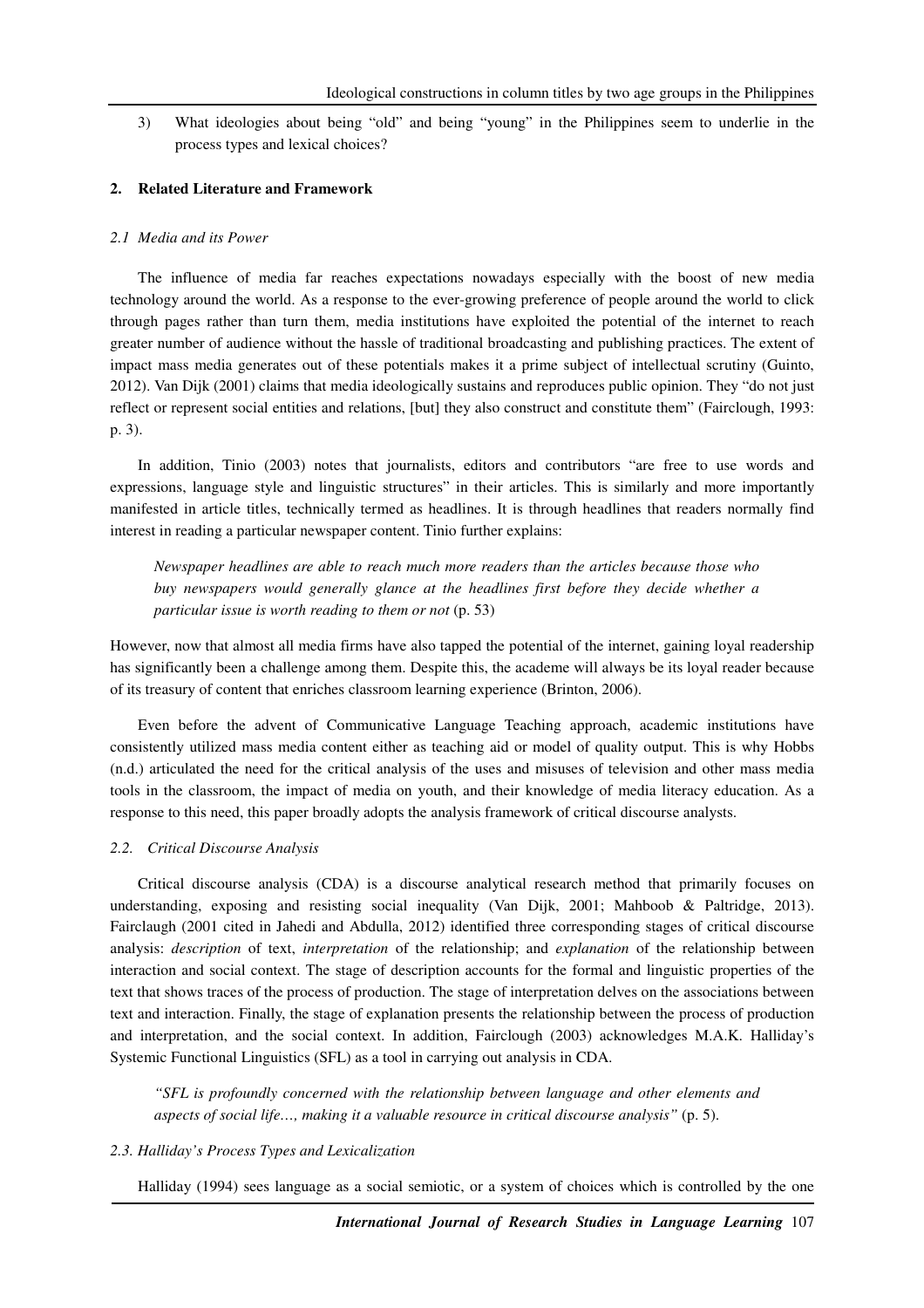who gives information or offers goods and services. Dubbed as a Functional-Semantic approach to linguistics, SFL explores language as "meaning potential" (Halliday, 1975), realized through a tripartite semantic structure of language, which he termed "Metafunctions".

Halliday distinguished three metafunctions of adult human language: ideational (language as experience), interpersonal (language as interaction), and textual (language as message) which show how simultaneous strands of meanings are expressed in clause structures. The concern of the present study is on the ideational metafunction of language since *"systematic selection of particular process type may be ideologically significant"* (Fairclough,1993, p. 27). The ideational metafunction, which expresses experiential meaning in a communication situation, is grammaticalized through the system of transitivity or process type.

*"Experiential meaning is expressed through the system of transitivity or process type, with the choice of process implicating associated participant roles and configurations"* (Eggins, 2004, p. 206).

Halliday identified five process types namely: material, mental, behavioral, verbal and relational.

The material process describes the process of doing, usually concrete, tangible actions. *"The basic meaning of material processes is that some entity does something, undertakes some action" (Eggins, 2004, p. 215).* The mental process describes the process of thinking or feeling. "*We find we are not asking about actions or doings in a tangible, physical sense, but about mental reactions: about thoughts, feelings, perceptions" (p. 225)*. The verbal process accounts for "verbal actions" (p. 235). "*Saying and all its many synonyms, including symbolic exchanges of meaning"* (p. 235) are the verbs that signal the verbal process.

Moreover, the behavioral process serves as a borderline between the material and mental process, which follows the notion that humans are conscious being. *"They are in part about action, but it is action that has to be experienced by a conscious being. Behaviorals are typically processes of physiological and psychological behavior"* (p. 233).

The final set of process types encodes meanings about states of being and show how "being" is expressed in the utterance. It is classified as existential and relational process types, often taken under the label of the latter. It assigns attributes or identities to "being" positing that there was or is something (i.e., existential process types) and those they are seated to exist with other things (i.e., relational process types).

Meanwhile, another concern of this paper is to unveil significant connections between particular lexical items in the titles. In consideration of Halliday's point about language as system of choices, lexical choices made by the contributors are presumed to have profound reference to characteristics that define the discourse community the contributor represents. Hence, analysis of their lexical choices was done with the concept of "Lexicalization" in mind. Van Dijk (2000 as cited by Jahedi and Abdulla, 2012) posits that lexicalization pertains to the expressive value of words in creating an ideology. Fairclough (1993) points out that lexicalization can show alternative wordings at which particular ideological significance is attached. Jahedi and Abdulla maintain that the focus of lexicalization is on word meanings and metaphors that provide insight into ideological representations.

## **3. Methodology**

This section of the paper discusses the research approaches and methods adopted to carry out the study. It also explains the samples used and procedures in gathering the data as well as the detailed steps taken by the researcher to carry out the analysis.

#### *3.1 Research design*

The present study is an exploratory research which employs mixed-method approach. The study is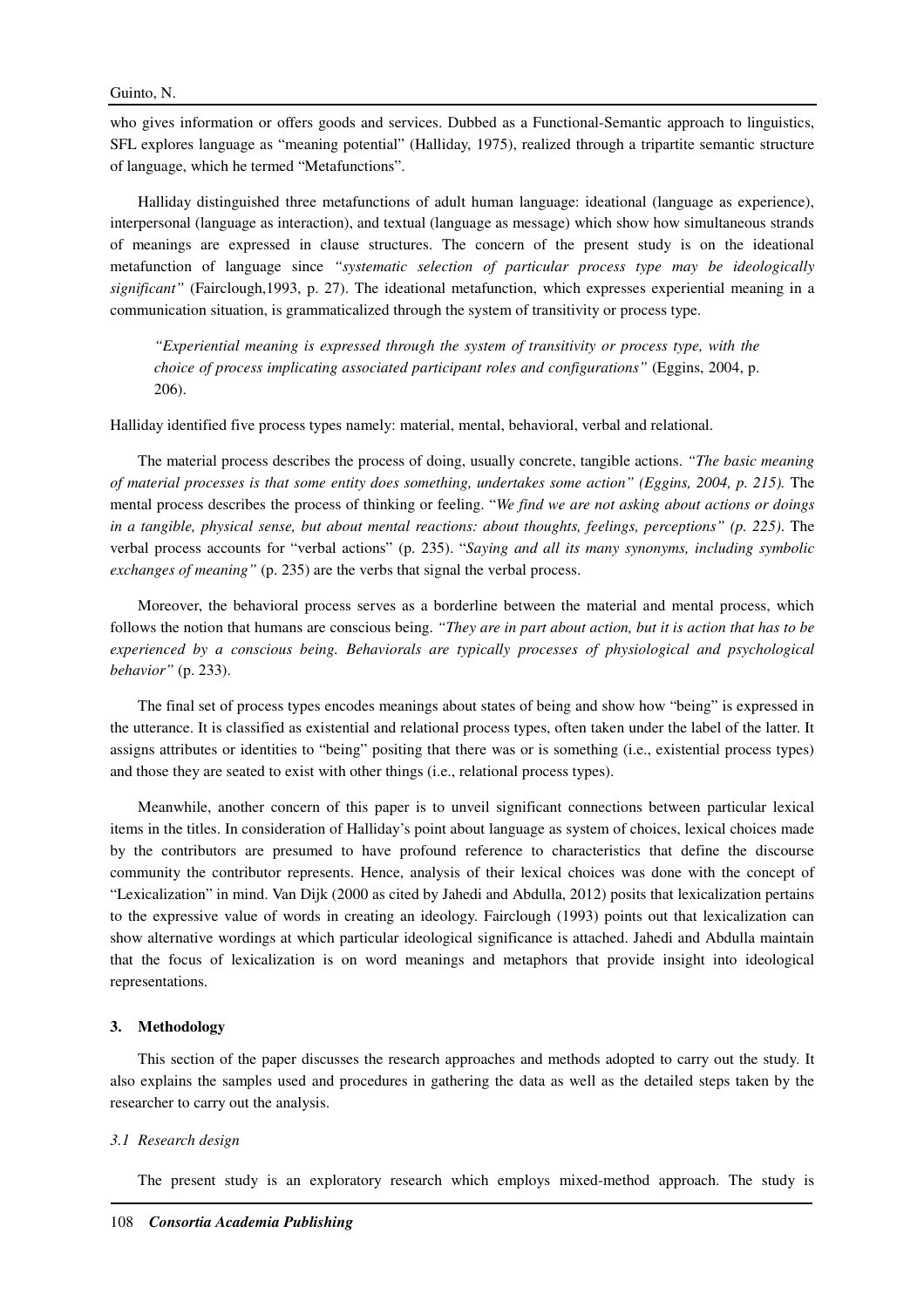qualitative as it used the tools of textual analysis to uncover significant features and patterns in the column titles. It is also quantitative since it used simple statistical treatment such as frequency and percentage analysis in order to find out regularity in the use of specific process types and ideological concepts in the titles. This paper adopted as a guide the procedures applied by Jahedi and Abdulla (2012) in their study in order to determine the ideological images constructed by Youngblood and Highblood contributors as reflected in the column titles.

## *3.2 Description of samples and sampling procedure*

Samples used in this study were primarily retrieved from the website of Philippine Daily Inquirer, particularly in the following URL:

#### Youngblood: http://www.opinion.inquirer.net/column/young\_blood

## Highblood: http://www.opinion.inquirer.net/column/high\_blood

The news organization publishes the columns both in print and online, with the online version a day earlier (or perhaps, hours earlier) the print version. The researcher decided to gather the samples from the online version as it is readily available to anyone who wishes to read content which he/she may have missed to read on a particular day in the print edition. Aside from this, a Youngblood or Highblood column published in a particular day was observed to have been retrievable in the URLs stated above for almost a year by any online surfers before PDI's online content editor reclassifies it and places it into another category in the website.

Usually, what avid Youngblood or Highblood readers do is to go to http://www.inquirer.net and click on the link "columnist" to be redirected to a list of PDI's columnists. They would eventually click on Youngblood or Highblood and they would see the most recently-published article, including close to a year's worth of published columns. Because of this, the researcher decided to limit the scope of the study into those columns which are still accessible in the URLs mentioned from October 2011 to October 2012. This time frame was chosen with the purpose of establishing a "contemporary" picture of the topic being studied.

As a result, forty one (41) Youngblood column titles and (23) Highblood titles were identified and purposively selected. It must be noted, however, that a few of the articles have already been reclassified by the online content editor during the time the data was gathered. Furthermore, it must be mentioned that in a survey the researcher conducted prior to this study, it was found that 1 out of 10 column titles have been altered by PDI editors in part or in full from the originally-submitted one by the contributor, which means that the majority of titles are still the contributors' way and preference of expressing a particular ideology to the world, that when analyzed collectively sheds light on the ideologically-constructed image of the discourse community where they belong.

## *3.3 Procedures employed in analysis*

Textual analysis of the samples was carried out through the aid of Faiclough's stages in undertaking CDA, which is discussed in the Theoretical Framework in this paper. The analysis proper however, is detailed in the succeeding paragraphs. These steps were undertaken after data were identified and gathered.

## i. Description of text

To accomplish the first objective in this paper, the researcher first identified verbs in the titles, including terms which can be transformed into a verb. The words were listed down and were labeled according to the type of process where they belong. In the case of the second objective, words in the titles which are synonymous, hyponymous, and/or hyperonymous in meaning with each other were grouped together and were written in a separate list. Classification of such words was done without reference to the content of the article because as Tinio (2003) stressed, newspaper headlines reach readers more than the articles. A reader bases his decision of reading the article because of the title. Therefore, the reader, at a glance, would have a preconceived idea – a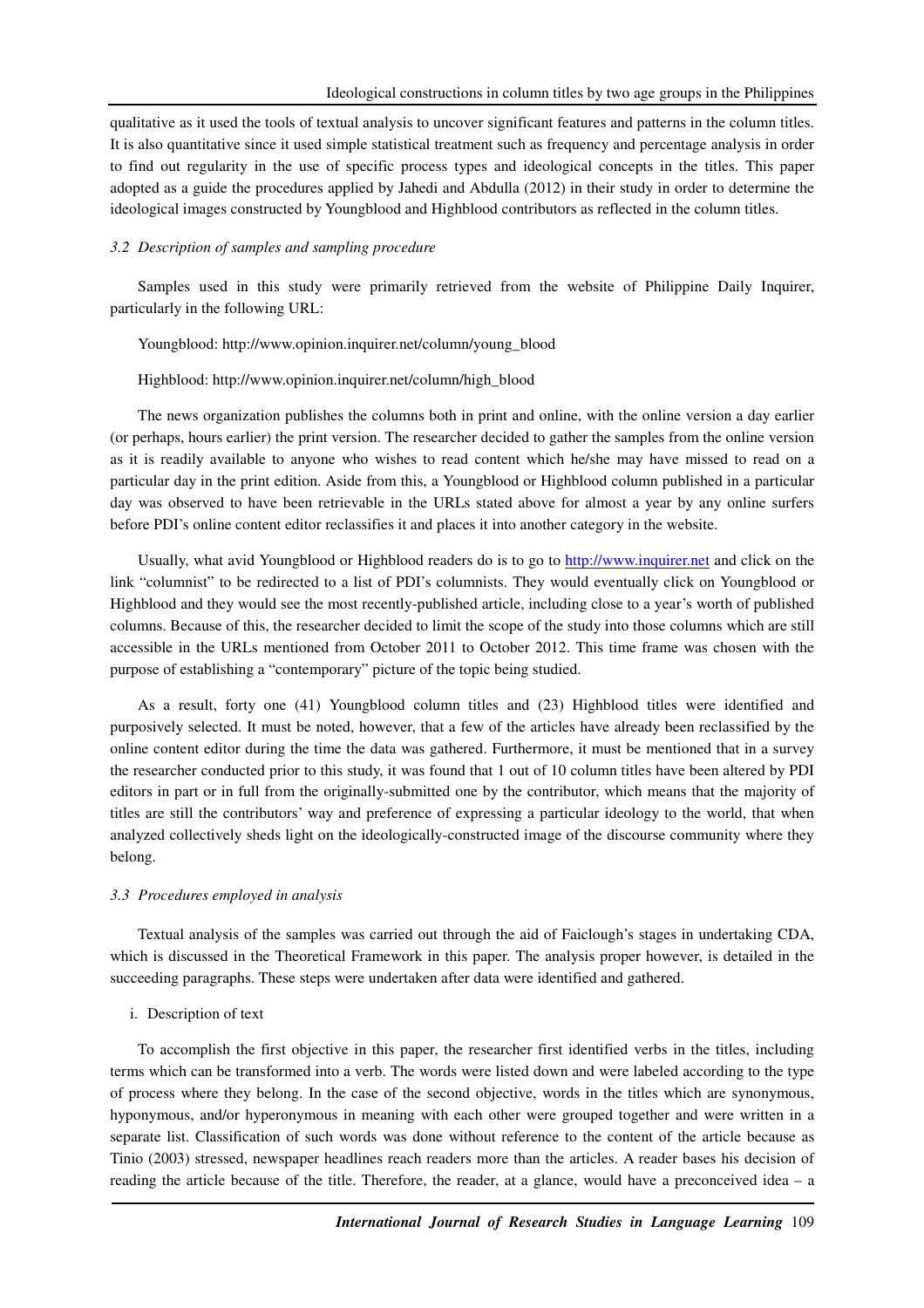kind of ideological image constructed by the terms in the title in the readers' mind.

ii. Interpretation of the relationships

 After the verbs were properly labeled with the corresponding process type, the number of occurrence of a process type on the list was counted, from which percentage from the total number of verbs in the list was computed. Meanwhile, after the other list was completed, ideological concepts that could represent the group of words were identified. At this point, the researcher does not claim exhaustiveness of the ideological concepts identified. The concepts identified are those that a reader may instantly think about once exposed to a group of related terms in the context of the Philippines.

iii. Explanation of the relationships

The process type with the highest frequency count and percentage in each set of column titles would give characteristic information on each discourse communities being studied, based on the characteristics entailed by the said process on account of Halliday's definitions of them. Consequently, the ideological concepts which were identified in the lexicalization analysis could be regarded as the defining image the particular discourse community collectively portrays. In the end, a comparative analysis of the results of the first two objectives, yielded to the results of the third objective. Studies about youth and the elderly in and outside the Philippines were also cited to serve as support to the assumptions. From these, implications to language teaching and learning are underscored.

## **4. Results and Discussion**

The section that follows presents the results of the analysis of *Youngblood* and *Highblood* column titles, highlighting process type analysis, lexicalization analysis, and the ideological image/s unique to each discourse community.

## *4.1 Process types*

The process types are good indicators of a speaker/ writers' kind of "experience". It can be an action (material), realization (mental), conscious act (behavioral), acknowledgement of existence of something (existential) or attribute of someone/something (relational). The most common process types identified in the titles of the two columns are discussed in this part. Table 1 shows the frequency and percentage distribution of process types in the Youngblood column.

#### **Table 1**

|    | %   | Rank |  |
|----|-----|------|--|
| 14 | 56  |      |  |
|    | 28  |      |  |
|    | 12  |      |  |
|    |     |      |  |
| 25 | 100 |      |  |
|    |     |      |  |

*Process types in Youngblood column titles* 

The table shows that the majority of verbs and other terms from which a verb can be derived in the column titles are material process types as it received a frequency of 14 or 56 %, ranking first among the four process types observed in the data at hand. Following the material process type, with half the frequency (7 or 28%) of the first one is behavioral process type. Least common in the titles were mental and relation process types which only received a frequency of 3 or 12% and 1 or 4%, respectively.

The result indicates that Youngblood contributors tend to prefer processes which represent the concept of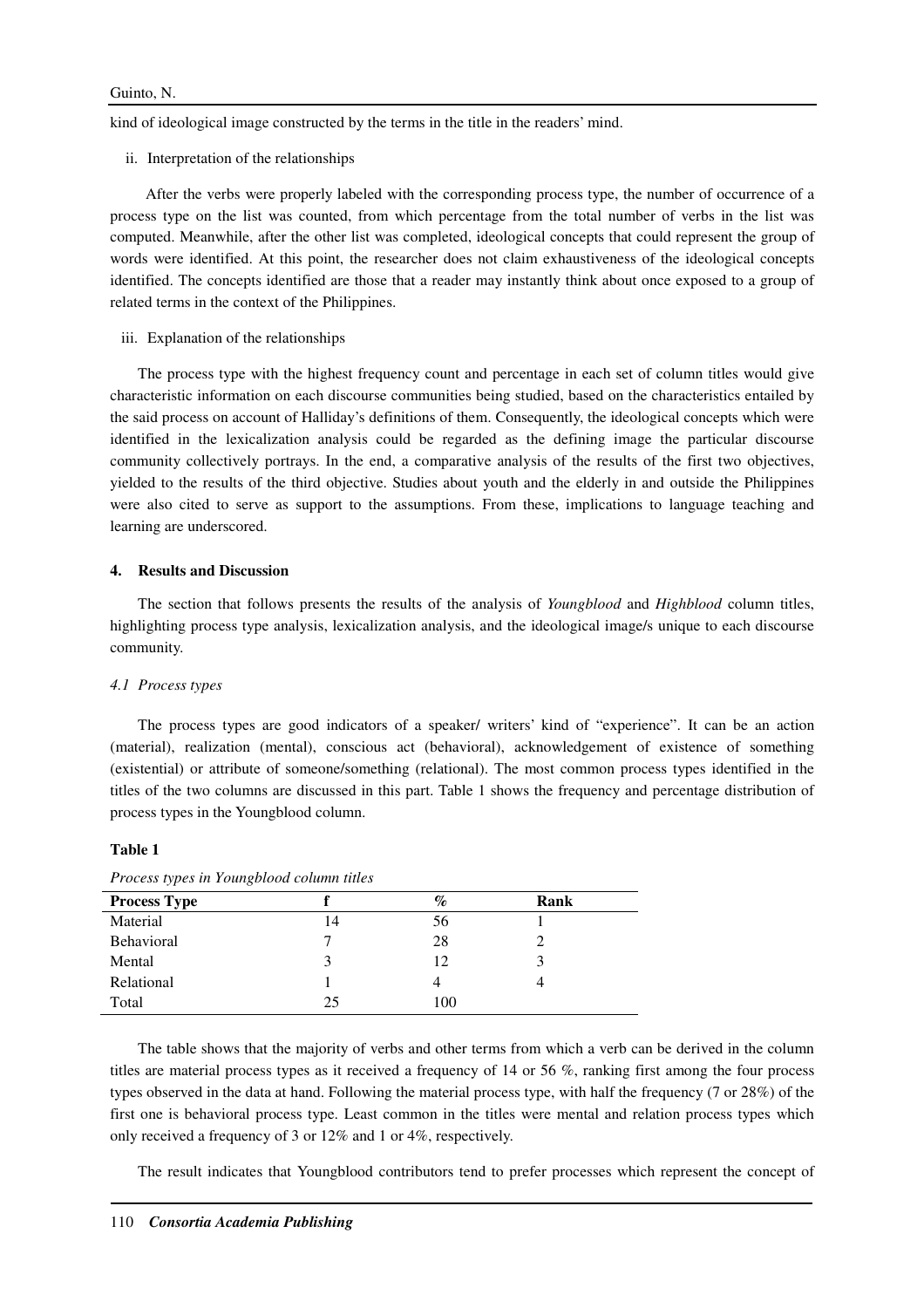"doing". In certain cases, they choose to express their experience through processes that not only involves the act of "doing", but simultaneously requires some level of thinking in the process. This means that the kind of experience that they usually want to tell the world is something that pertains to tangible action.

The tendency of young contributors to represent experience of material nature is contrary to PDI's invitation addressed to potential contributors. The all for contribution specifically states that PDI wants to know what the youth is "thinking about" as well as their "thoughts" on current issues. These could be well manifested through the use of mental process, or behavioral processes perhaps, but instead, they prefer to tell the world about what they do rather that what they have in mind. The succeeding table meanwhile, presents the frequency and percentage distribution of process types in the Highblood column.

# **Table 2**

| <b>Process Type</b> |    | $\%$  | Rank |  |  |
|---------------------|----|-------|------|--|--|
| Material            | 10 | 71.43 |      |  |  |
| Behavioral          |    | 14.29 |      |  |  |
| Relational          |    | 14.29 |      |  |  |
| Mental              |    |       |      |  |  |
| Total               | 14 | 100   |      |  |  |

*Process types in Highblood column titles* 

Table 2 reports that 71.43% (f=10) of the terms identified as verbs or has verb derivatives in the titles of Highblood contributors are material process types, ranking first among the three (3) process types observed. Barely catching up with the frequency and percentage of the material process types are behavioral and relational ones, both having two (2) as frequency or 14.29%. The result indicates that Highblood contributors prefer to tell the world that just like the youth, despite their age, they could still "do" a lot of things, contrary to the stereotypes of old age.

## *4.2 Lexicalization*

The choice of terms in the titles significantly reflects the ideologies that a writer wants to portray. When taken collectively, such as in the succeeding discussions, it could profoundly provide important information about the ideological concepts that are unconsciously shaped by each discourse community in this study. The ideological concepts have been stated in adjective form to clearly show that it is a quality derived from a set of terms grouped without reference to the content of the article, or its grammatical category, but to the context the title proposes in general. The classification/ grouping were made in reference to connotative meanings that may be attached to the term/s. Table 3 presents the ideological concepts in Youngblood column titles identified out of a set of words that can be seen in the "examples" column.

#### **Table 3**

| <b>Ideological Concepts</b> | <b>Examples</b>                                    |   | $\mathcal{O}_{\mathcal{O}}$ | Rank           |
|-----------------------------|----------------------------------------------------|---|-----------------------------|----------------|
| Goal-oriented               | job-seeker, major challenge, dream, hope, other    | 8 | 19.51                       |                |
|                             | side, big picture, 100%, nurses                    |   |                             |                |
| Weak                        | training, needed, Dark Knight, new, finding me,    | 8 | 19.51                       |                |
|                             | storm in my heart, "Grey" anatomy, fear            |   |                             |                |
| Failure/Frustrated          | way of dogs, wasted intelligence, doubt, pieces of | 8 | 19.51                       |                |
|                             | a dream, rejecting, Baduy, plagiarism, cheating    |   |                             |                |
| Adventure-driven            | passport, Mindoro exposure, ride life, moving,     |   | 17.07                       | $\overline{4}$ |
|                             | Golden California, getting there                   |   |                             |                |
| Assertive                   | right to know, marking territory, musings, our,    |   | 12.20                       |                |
|                             | message for Anti-RH camp                           |   |                             |                |
| Dependent                   | father, Bro, Christ, still in mourning             |   | 12.20                       | 5              |
|                             |                                                    |   |                             |                |

*Ideological concepts in Youngblood column titles*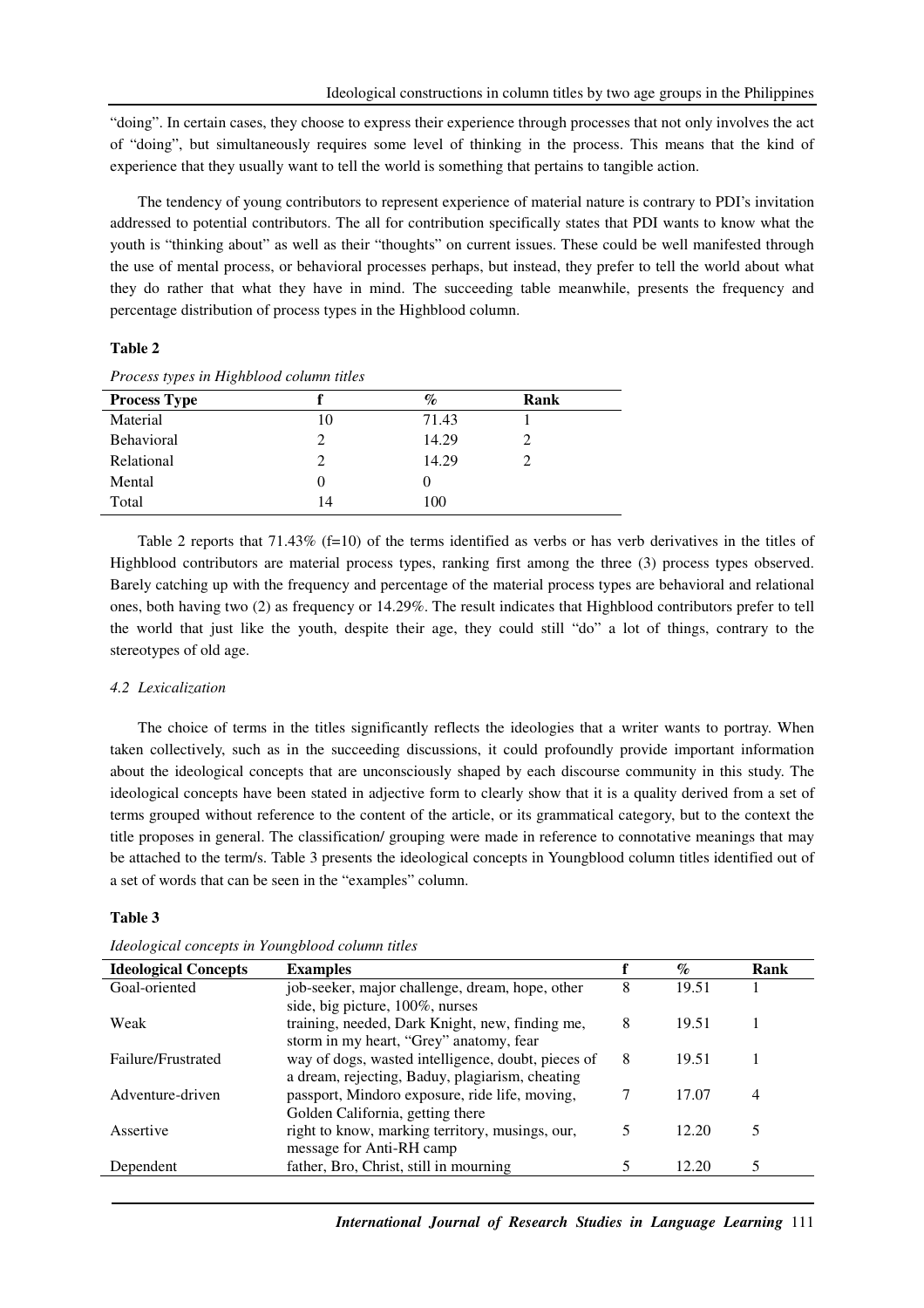# Guinto, N.

The table indicates that "goal-oriented", "weak" and "failure or frustrated" all received similar frequency count of 8 or 19.51%. Following the three are qualities such as "adventure-driven" with 7 or 17.07% and "assertive" and "dependent", both with the frequency of 5 or 12.20%. The result significantly notes that young column writers portray themselves positively as goal-oriented, adventure-driven, and assertive and negatively as weak, frustrated, and dependent. Meanwhile, the next table points out the ideological concepts identified in the Highblood columns.

# **Table 4**

| <b>Ideological Concepts</b> | <b>Examples</b>                                     |   | $\%$  | Rank          |
|-----------------------------|-----------------------------------------------------|---|-------|---------------|
| Energetic                   | night-out, bounce, ball, housecleaning,             |   | 27.03 |               |
|                             | beautification, volunteer, fun, explore, encounter, |   |       |               |
|                             | 10 <sub>y</sub> s                                   |   |       |               |
| Politically- and            | Magsaysay, political prisoner, Rizal,               |   | 18.92 | $\mathcal{D}$ |
| Socially-Aware              | anthem-changer, Harry Thomas, volunteer             |   |       |               |
| Wise                        | formula, sign, revelation, how, heed, because       | 6 | 16.22 | 3             |
| Nostalgic                   | tribute, flower, dear friend, mother, father's day, | 6 | 16.22 | 3             |
|                             | breakfast                                           |   |       |               |
| Sickly/Weak                 | senior, going home, stroke, wheelchair, hand        | 5 | 13.51 | 4             |
| Age Conscious               | eighty, sixty, over                                 |   | 8.11  | 5             |

*Ideological concepts in Highblood column titles* 

Table 4 shows that the greatest count of lexical items in the title of Highblood columns mostly portray the contributors to be "energetic" with a frequency of 10 or 27.03%. In addition, the quality of being "politicallyand socially-aware" received a frequency of 7 or 19.92%. With similar word counts, "wise" and "nostalgic" were ranked third as it received a frequency of 6 or 16.22%. Finally, the least number of frequency count, which is ranked last among the ones identified is "age conscious" with a frequency of 3 or 8.11%.

The results point out that contrary to stereotypical belief of frailty that comes with old age, writers of Highblood present themselves among their readers as somebody who still have the energy to do things which people around them may not expect for the elderly to be capable of doing. Along with these are ideas of being mindful about societal affairs and issues. The result is also reflective of the cliché "with old age comes wisdom", wisdom, which according to psychologists the elderly attempts to transfer to someone younger, as a form of their personal legacy.

Similarly, nostalgia, weakness, and age consciousness – three terms which are normally attached to the concept of being old have been manifested as well in the lexical choices, defining these qualities as those which the older contributors wish the public to read and learn from.

# *4.3 Young vs. Old: Constructed Ideological Images*

Results gathered from the analysis of process types and lexicalization show distinct ideological images unique to a discourse community. As results in the present study are compared and contrasted in this part of the discussion, the two discourse communities underscored herein would eventually be labeled with defining features that spring out of the kind of image they unconsciously yet collectively portrayed just by their individual lexical choices in the title of their articles.

Table 5 summarizes the significant results gathered from the analysis of process types and lexicalization between Youngblood and Highblood column titles.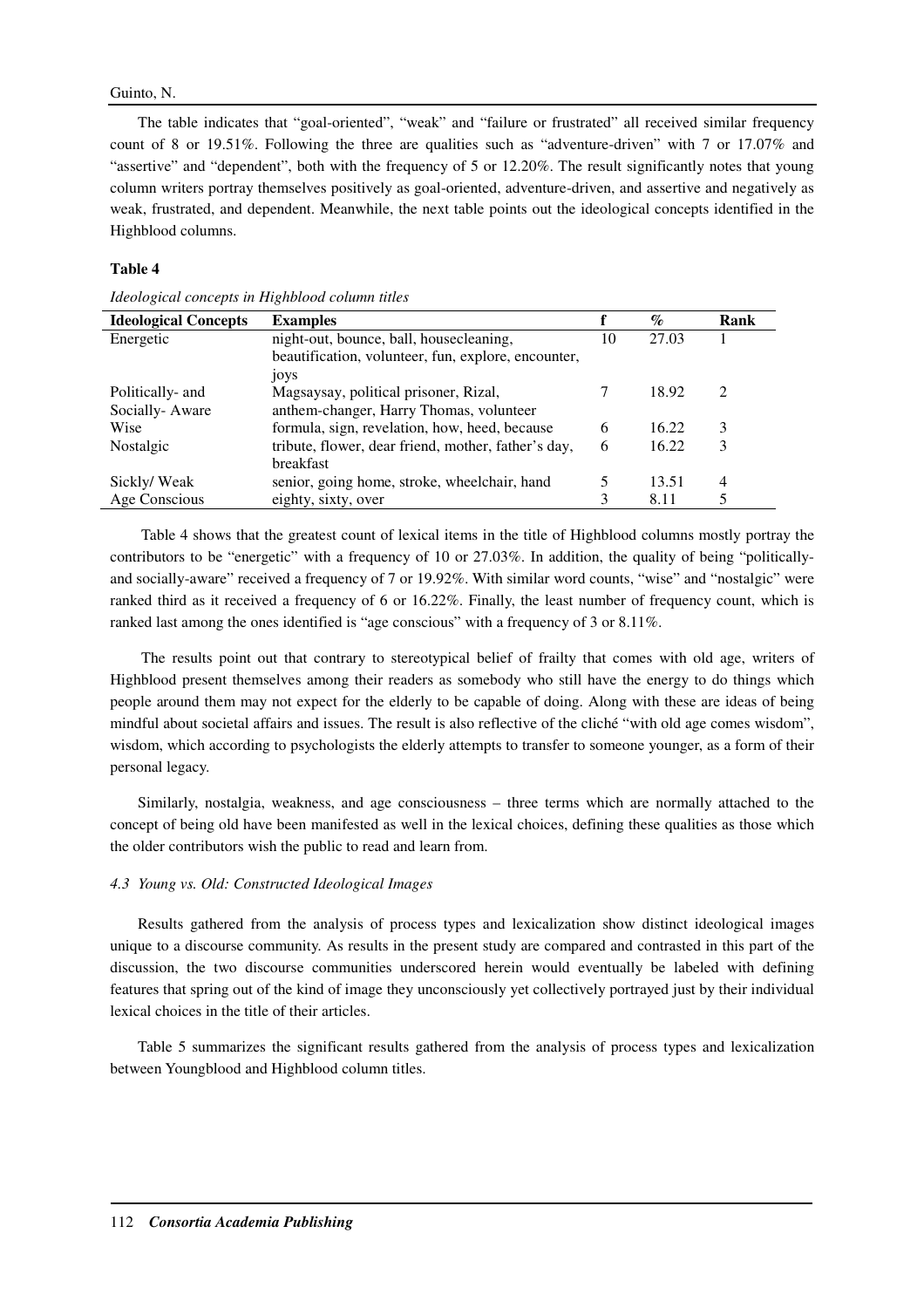| <b>Linguistic Analysis</b> | <b>Ideological Representation</b> |                                                                      |  |  |  |
|----------------------------|-----------------------------------|----------------------------------------------------------------------|--|--|--|
|                            | Young                             | Old                                                                  |  |  |  |
| Process Type               | Material:                         | expresses what the writer Material: expresses what the writer "does" |  |  |  |
|                            | "does"                            |                                                                      |  |  |  |
| Lexicalization             | Goal-oriented                     | Energetic                                                            |  |  |  |
|                            | Weak                              | Politically- and Socially-Aware                                      |  |  |  |
|                            | Failure/Frustrated                | Wise                                                                 |  |  |  |
|                            | Adventure-driven                  | Nostalgic                                                            |  |  |  |
|                            | Assertive                         | Sickly/Weak                                                          |  |  |  |
|                            | Dependent                         | Age Conscious                                                        |  |  |  |

|  | Summary of ideological representations derived from linguistic analysis |  |  |
|--|-------------------------------------------------------------------------|--|--|
|  |                                                                         |  |  |

**Table 5** 

It can be noted in the table that both young and old contributors in the columns share a similar choice of process types in their column titles, which is indicative of their attempt to express a kind of experience which narrates "concrete, real, and tangible actions" (Eggins, 2004, p. 215). This simply means that the two discourse groups are engaged in physical activities that may require physiological stability and/or over-all physical fitness.

Interestingly, the result about the image older writers portray in their column titles contradicts the study of Cruz (1999) which noted that the elderly's "withdrawal from the productive sector and other economic opportunities [is a] result of… age restrictions… as well as health factors" (p. 51). Contributors in the High Blood column thus seem to tell the public that despite their old age, they could still be part of the productive movements and moments in society contrary to the stereotyped images of them as being frail and sickly.

Similarly, in a study conducted by Sandoval, Mangahas, and Guerrero (1998) in 1996 about the Filipino youth, they discovered that "only one in twenty of the Filipino youth participate in sports, do athletic work or exercise daily" (par. 23) because they are more engrossed in doing passive activities such as listening to the radio, or watching television. This is in contrast with what contemporary young writers portray themselves in their lexical choices in the column titles for they seem to tell their readers and the world that their experiences now comprise that of physical activities, rather than what the younger generation were mostly engaged in back in the 1990's.

Moreover, the two discourse communities' lexical choices in their titles contributed more explanations about their self-constructed ideological image that process types fail to account for. Their lexical choices proved the findings in process type analysis because some terms they chose to construct their titles fell under some ideological concepts that indeed point out to them doing physical activities.

The majority of lexical choices of young contributors present the ideological concept of them being goal-oriented, adventure-driven and assertive. These qualities which they attach themselves in, based on their column titles, can be attributed to the Filipino youth's self-confidence and satisfaction with the kind of education they receive, as reported by Sandoval, Mangahas, and Guerrero. The education the Filipino youth receives provides them with a sense of expectation, urging them to keep particular goals in mind. The level of confidence they possess likewise results in their assertiveness on issues that confront them.

Meanwhile, the youth's lexical choices also show themselves portraying negative ideological concepts of weakness, frustration, and dependence. This sense of weakness and dependence may be attributed to their traditionally weak position in society (United Nations, 2000) or to the characteristic emotions such as tension, confusion and uncertainty (Ogena, 1999) of their age group, which in turn may have led to their frustration in certain occasions. Nevertheless, these negative images they see themselves in may eventually be shrouded by the positive ones discussed in the earlier paragraphs because of what seemed to be a more independent and liberal image they attach themselves with, as perceived in the top ideological concepts identified out of their lexical choices.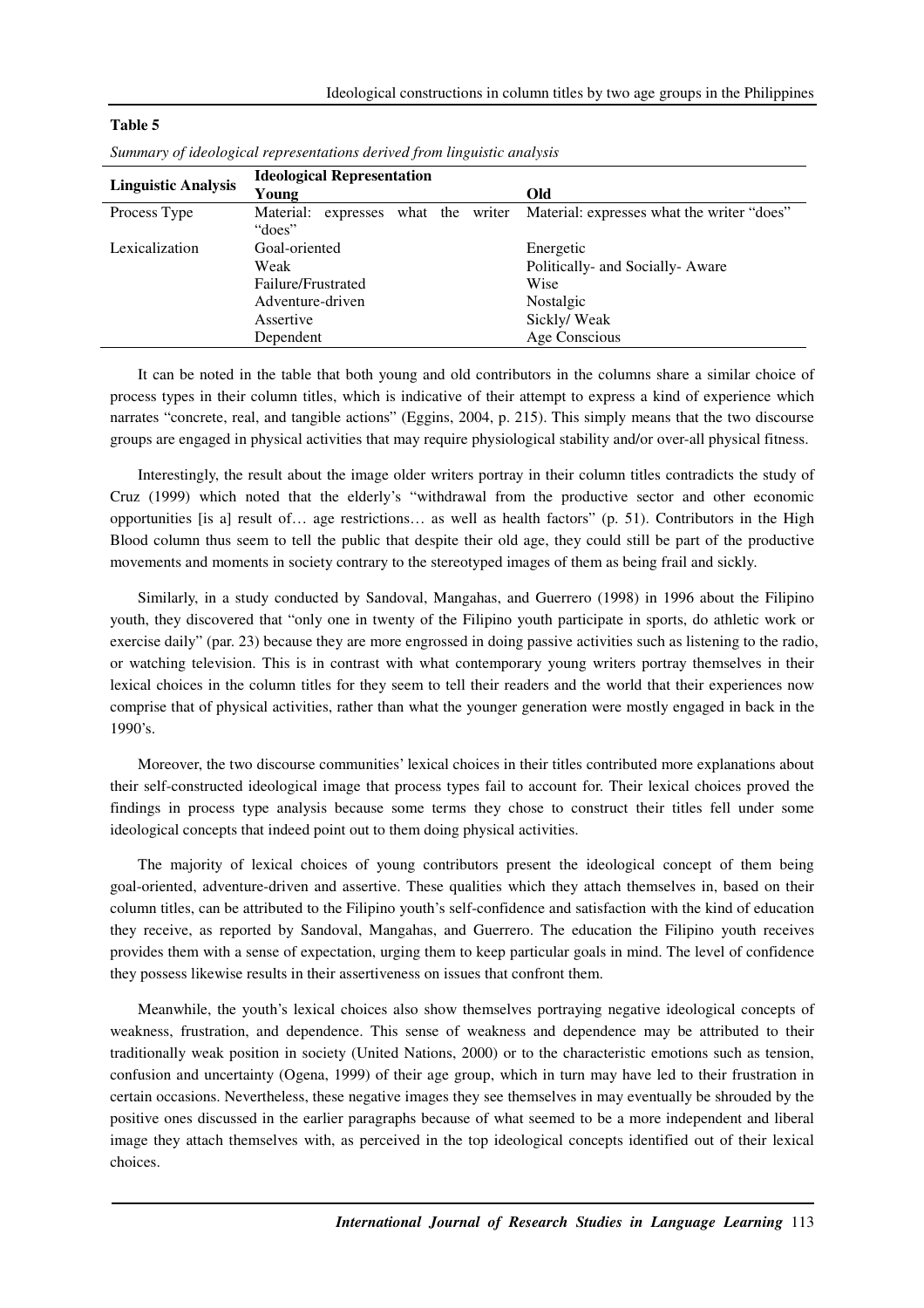In the case of older contributors, despite empirical evidence of health-related incapacities due to age restrictions, their lexical choices point out to the claim that they are still energetic to do activities. Compared to their youth counterparts, they are more politically- and socially-aware which can be seen as attributable to the sense of responsibility they developed through the years. As a result, this awareness, including their wealth of experience, leads them to confidently use lexical items that expressly tell about their wisdom.

Hamilton (2001) cites Boden and Bielby's (1981) assumption that old age wisdom is expressed through comparisons between "the way it was" and "the way it is". This in turn, supports another ideological concept – nostalgia - perceived from the samples' lexical choices. Much of their stories, as Hamilton notes, mostly delve on their longing for "the way it was".

Apart from this, Hamilton points out that in most elderly critical discourse research, the elderly was perceived to disclose painful information about self – their immobility, sickness, and chronological age, which in turn supports the remaining ideological concepts identified – that they are sickly or weak and are now age conscious, as they perch in the final stage of their life.

In summary, the two discourse communities underscored in this paper portray ideological images, constructed through their column titles, which both deny and affirm societal stereotypes and empirical research conducted among their age group.

## **5. Conclusions**

This exploratory study generally aimed to uncover ideological images constructed in column titles by contributors of PDI's Youngblood and Highblood columns. It specifically analyzed common process types and lexicalization in the titles by means of Fairclaugh's Critical Discourse Analysis, with the help functional-semantic theories such as Halliday's Process Types and lexicalization. Data used in the analysis were those published from October, 2011- October 2012, retrievable from the website of Philippine Daily Inquirer.

In the light of the findings, it was concluded that both Youngblood and Highblood contributors write about an experience which mostly pertain to a concrete, tangible action, disputing two national surveys (Sandoval, Mangahas, and Guerrero, 1998; Cruz, 1999) about the Filipino youth and the Filipino elderly.

In addition, lexical choices in young contributors' titles point to the ideological construction of themselves as goal-oriented, adventure-driven, and assertive, yet weak, frustrated at their age and still dependent. Consequently, the elderly contributors portray themselves as energetic, politically- and socially- aware, wise, yet nostalgic, sickly or weak, and age conscious.

Together, through the analysis of the two linguistic devices in the column titles, the Youngblood and Highblood contributors both deny and affirm societal stereotypes and empirical research conducted among their age group.

# **6. Implications in language teaching and learning**

The fact that media industry is a powerful legitimizing entity in society is a matter that is maximally recognizable and exponentially reinforced in the academe. As Brinton (2006) articulated, the academe will always be its loyal reader because of its treasury of content that enriches classroom learning experience. Authentic classroom materials in language learning are given more value in present pedagogical approaches than those which are deliberately created for classroom use because of the advocacy of contemporary language teaching approaches to make language learning a functional enterprise rather than a purely linguistic endeavor (Kramsch, 2008; Richards, 2006; Savignon, 2006).

On account of the results derived from the analysis, it goes to show that the two polar age groups renounce negative stereotypes depicted in sociological researches that otherwise see them as inferior groups in society.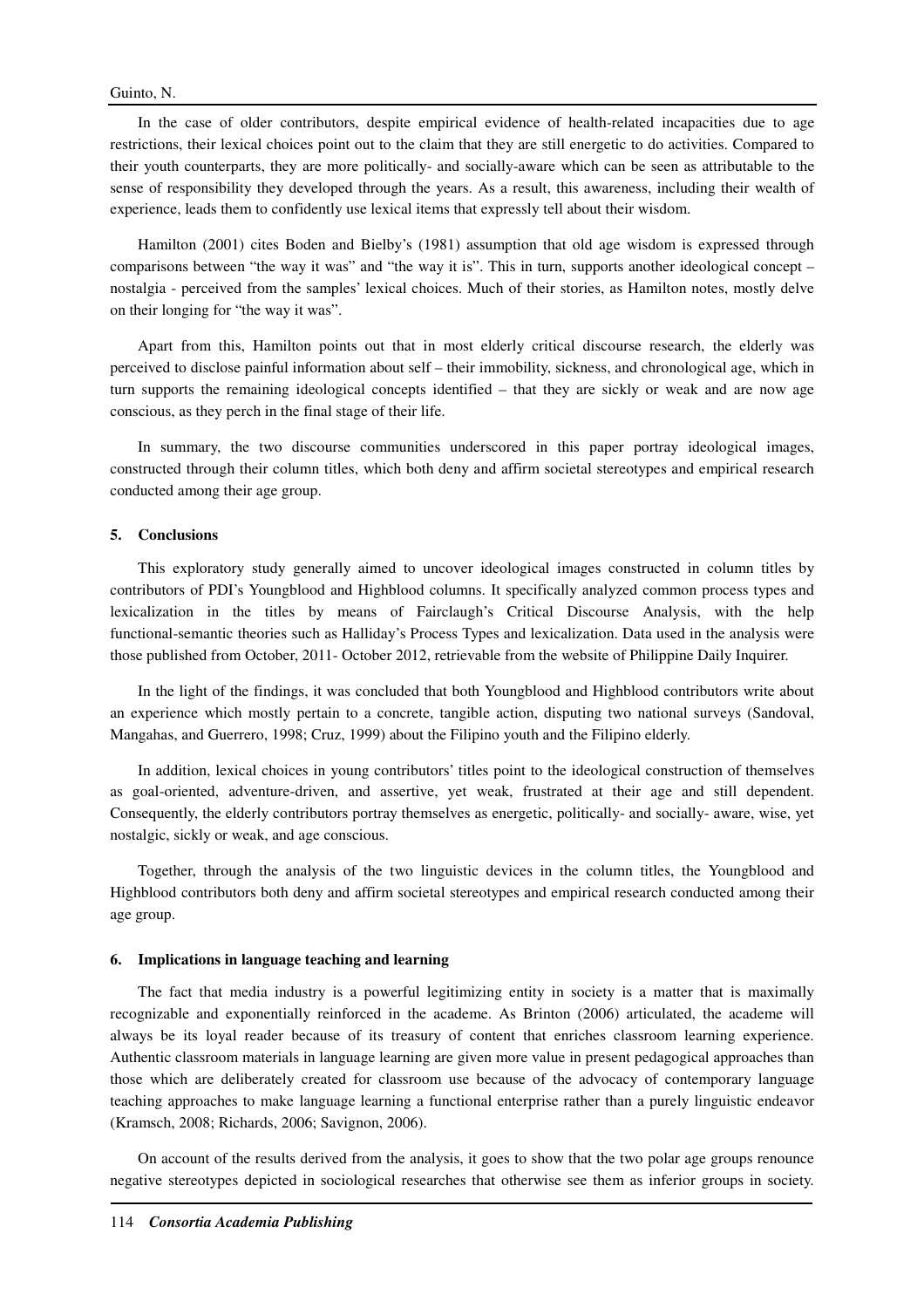Through their contributions in a national newspaper, whose "power" and unquestionable influence reaches the education sector, there is no doubt that they are uniquely reshaping their societal image from being passive age groups to dynamic and informed citizens of the country. Through their contributions that project their constructed ideologies and that which are used in language classes as epitomes of quality essay, language learners are unconsciously taught of preferred ideal images of the two age groups.

At this point, there is no doubt that in the long run, society will see the two age groups represented by young and old column contributors, not anymore as burdens to social mobilization, but in fact, prime movers of social development despite supposed constraints brought about by their age. It is therefore imperative for language teachers to reinforce positive ideological constructs found in this study and consciously mask those deemed negative in the process of language teaching and learning thereby empowering the age groups in the process.

#### **Acknowledgement**

I wish to extend my heartfelt gratitude to the help offered by the people behind the completion of this paper. To Dr. Rosalina Bumatay-Cruz and Dr. Maria Corazon S.A. Castro of the University of the Philippines-Diliman whose encouragements and motivation led the researcher to pursue this topic. To Prof. Carmelita C. Placino, Prof. Shiela M. Manzanilla, and Dr. Marissa L. Cadao of Southern Luzon State University for always being supportive in my research endeavors. To Dr. Cecilia N. Gascon, President of Southern Luzon State University, for approving the scholarship grant, without which, I wouldn't have written this paper. And to the editor, readers and reviewers who provided valuable feedback for the improvement of this paper, your priceless support and kindness will forever be etched in my heart.

# **7. References:**

- Brinton, D. (2006). The use of media in language teaching. In M. Cerce-Murcia (Ed.), *Teaching English as a second or foreign language* (pp. 459-476). Singapore: Heinle & Heinle.
- Cruz, G. T. (1999). Economic well-being of the Filipino elderly. *Philippine Social Sciences Review*, *56*(1-4). 41-70.
- Dayag, D.T. (2009). English-language media in the Philippines: Description and research. In M. S. Bautista & K. Bolton (Eds.), *Philippine English: Linguistic and literary perspectives* (pp. 49-66)*.* Hong Kong: Hong Kong University Press.
- Eggins, S. (2004). *An introduction to systemic functional grammar*, 2nd Ed. New York, USA: Continuum.
- Fairclough, N. (1993). *Discourse and social change*. Cambridge, USA: Polity Press.
- Fairclough, N. (2003). *Textual analysis for social research.* London, UK: Routlege.

Guinto, N. (2012 April 26-28). *Language of Young Blood: The discourse practice of young column writers in the Philippines.* Paper presented at the 2<sup>nd</sup> Asian Conference in Language Learning, Osaka, Japan.

- Guinto, N., & Villaverde, B. (2012). *Functional English in a global society 2* [Module]. Lucban, Quezon: Department of Languages, Literature and Humanities, Southern Luzon State University.
- Halliday, M.A.K. (1975). *Learning how to mean: Explorations in the development of language*. London: UK: Edward Arnold.
- Halliday, M.A.K. (1994). *An introduction to Functional Grammar* (2nd Ed.). UK: Arnold.
- Hamilton, H. (2001). Discourse and aging. In D. Schriffin, D. Tannen, & H. Hamilton (Eds.) *The handbook of discourse analysis* (pp. 568-589). MA, USA: Blackwell.
- Hobbs, R. (n.d.). The uses (and misuses) of mass media resources in secondary schools". *Media literacy review*. Retrieved March 10, 2013. http://jcp.proscenia.net/publications/articles\_mlr/hobbs/uses.html
- Jahedi, M., & Abdulla, F. (2012). The ideological construction of Iran in the NYT. *Australian Journal of Linguistics*, *32*(3), 361-381. http://dx.doi.org/10.1080/07268602.2012.705579
- Jou, Y. (2013). Sociolinguistic approaches to identity negotiation and language learning: A circumstantiality perspective on communities of practice. *International Journal of Research Studies in Language Learning*, *2*(1), 49-60. http://dx.doi.org/10.5861/ijrsll.2012.105